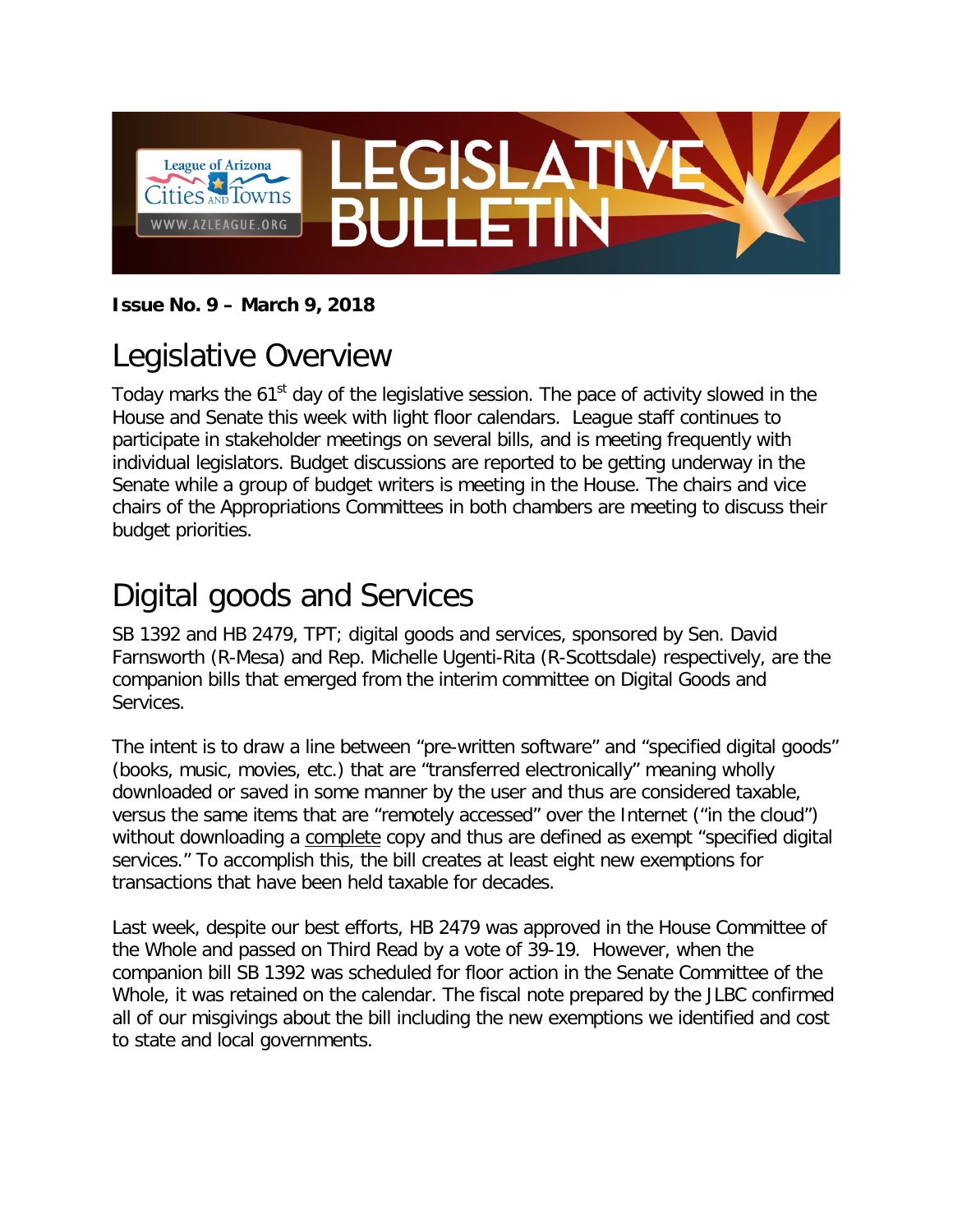The proponents of the bill are now questioning the validity of the data we provided to the JLBC as well as questioning our authority to tax these digital goods. Let your legislators know that although it is impossible to be 100% accurate in our estimates of revenue loss, we stand behind the methodology that generated the revenue impact. We also point out the fact that there is no dispute that there will be a revenue impact to the state, cities, towns, counties and school districts.

Furthermore, we are confident that state statute gives state and local government the authority to tax these goods and has done so for some time under the retail and tangible personal property rental categories. The statutes don't itemize what is taxable, they establish categories of taxable goods and enumerate what is exempt from definitions in those individual categories.

It is imperative that we keep up our efforts to educate legislators about the true negative impacts of this dramatic policy change. Here is a [link](http://azleague.org/DocumentCenter/View/9565) to a document that explains the bill and its impacts.

## Home-based Businesses

HB 2333 home-based businesses; local regulation (Rep. Jeff Weninger, R-Chandler) is back on the Senate Commerce and Public Safety Committee agenda for Monday, March 12.

We question the need for this legislation. Home-based businesses are thriving in every community in the state without it. Cities and towns are currently managing this activity with few problems. We are concerned this bill will eliminate our ability to balance the interests of adjacent property owners.

Unless there is an impact on the neighborhood, people are free to run a home-based business without interference from local government. It is only when that business activity encroaches upon the quiet enjoyment of a residential area that a city or town may have to intercede.

We approached the sponsor of the bill with suggested changes to HB 2333 that would allow us to stand down and be neutral. While some of our suggestions were accepted, many were not incorporated into the bill and we continue to oppose it. We do not believe it is necessary to address this issue in statute at all. However, if there is going to be a statewide mandate on the treatment of home-based businesses, it needs to maintain the tools cities and towns currently have to address any problems that arise. Please contact your neighborhood groups and other interested citizens to let them know this bill is going to be heard. Additionally, contact your Senator with your concerns. Unless this bill is amended further, we would urge them to support their neighborhoods and vote no.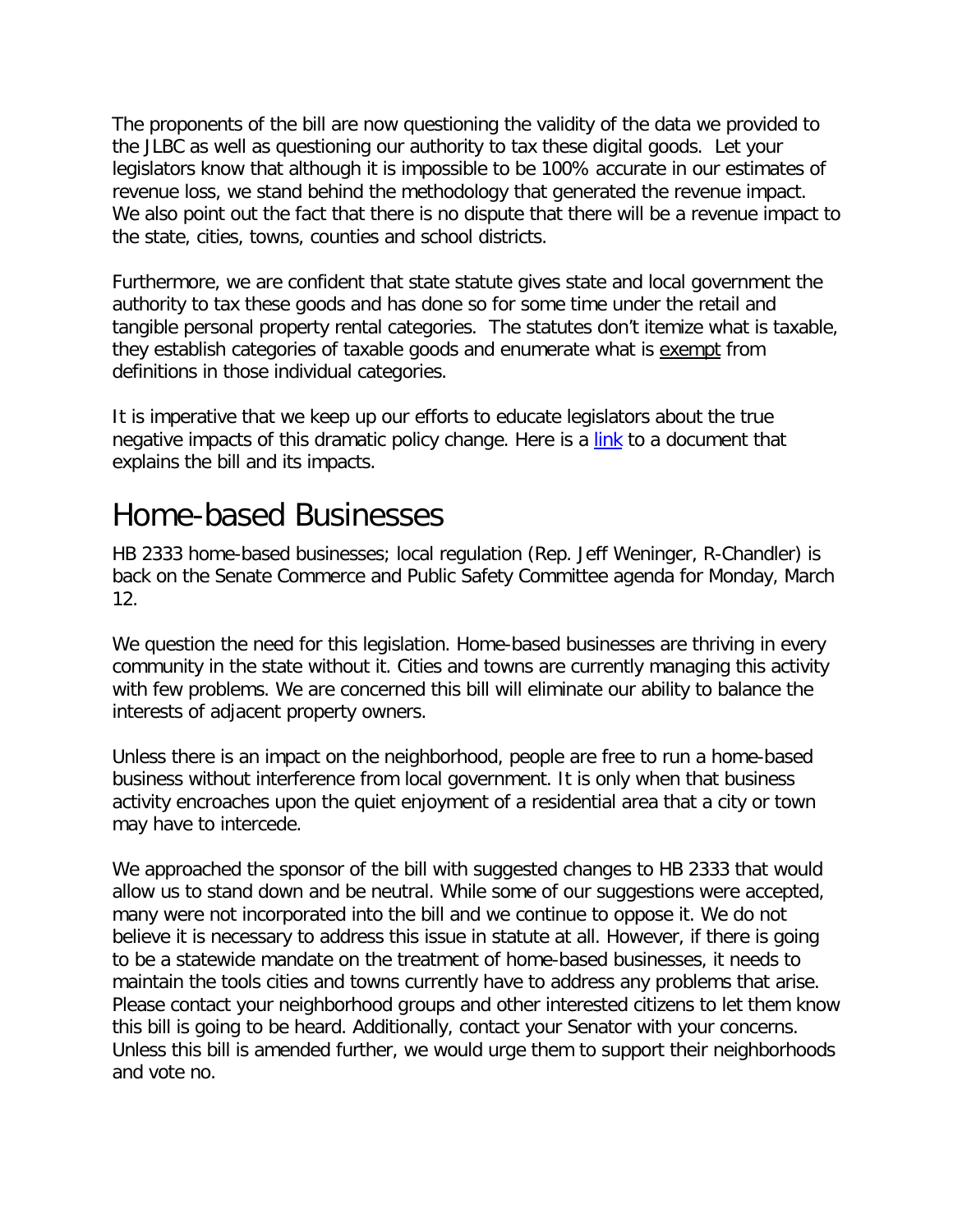#### Resolutions

Every year the League accepts legislative proposals from our member cities and towns which are discussed, debated and voted on through the policy committee process. The proposals that successfully move forward then become items for consideration at the Resolutions Committee meeting at the League's Annual Conference. This session, several of our current resolutions are successfully moving through the legislature.

HB 2334 liquor omnibus, sponsored by Rep. Jeff Weninger (R-Chandler) passed out of the House and awaits a hearing in the Senate. It includes a League resolution to codify an existing practice of allowing municipal clerks to approve special event licenses when they have been authorized to do so by their council. The resolution came out of the League's General Administration, Human Resources, and Elections (GAHRE) policy committee on behalf of the municipal clerks.

HB 2078 NOW: political subdivisions; electronic filing system, sponsored by Rep. Mark Finchem (R-Oro Valley), includes a provision to reinstate a permanent \$500 threshold above which all local candidates for election must file with the Secretary of State. This resolution arose as a result of the 2016 state law which established a formula to annually increase the threshold above which candidates/committees must file. This created a problem for local elections because campaigns often spend less than the current \$1,000 threshold (which will continue to rise). Reinstating a permanent, lower threshold will give clerks more information about who is running locally and allow them to provide more training and education to those candidates. The bill passed out of the Senate Government Committee this week and now moves on to the Rules Committee.

SB 1281 street lighting improvement districts; consolidation, sponsored by Sen. John Kavanagh (R-Fountain Hills), will allow the consolidation of two or more street light improvement districts (SLIDs) that have contiguous boundaries, with the consent of the majority of property owners in each of the districts, and allow the addition of new territory into an existing SLID, under certain conditions. Consolidating SLIDs will achieve a more evenly distributed property tax for the payment of energy costs and increase the administrative efficiency for the municipality and the county assessor that, over time, will save taxpayer money.

SB 1465 sober living homes; certification, sponsored by Sen. Kate Brophy-McGee (R-Phoenix), also advanced this week, passing out of the Senate unanimously (1 member not voting). Efforts to develop a policy to help protect sober home residents and the communities in which they live was discussed at length over the interim. During this session, through several stakeholder meetings with Sen. Brophy-McGee, the Arizona Department of Health Services and representatives from the sober home industry, an agreement has been reached on the general framework for the bill, which would require all sober living homes to be licensed by DHS going forward. Although there may be minor adjustments to the bill as it moves through the House it is expected to pass the chamber with significant support.